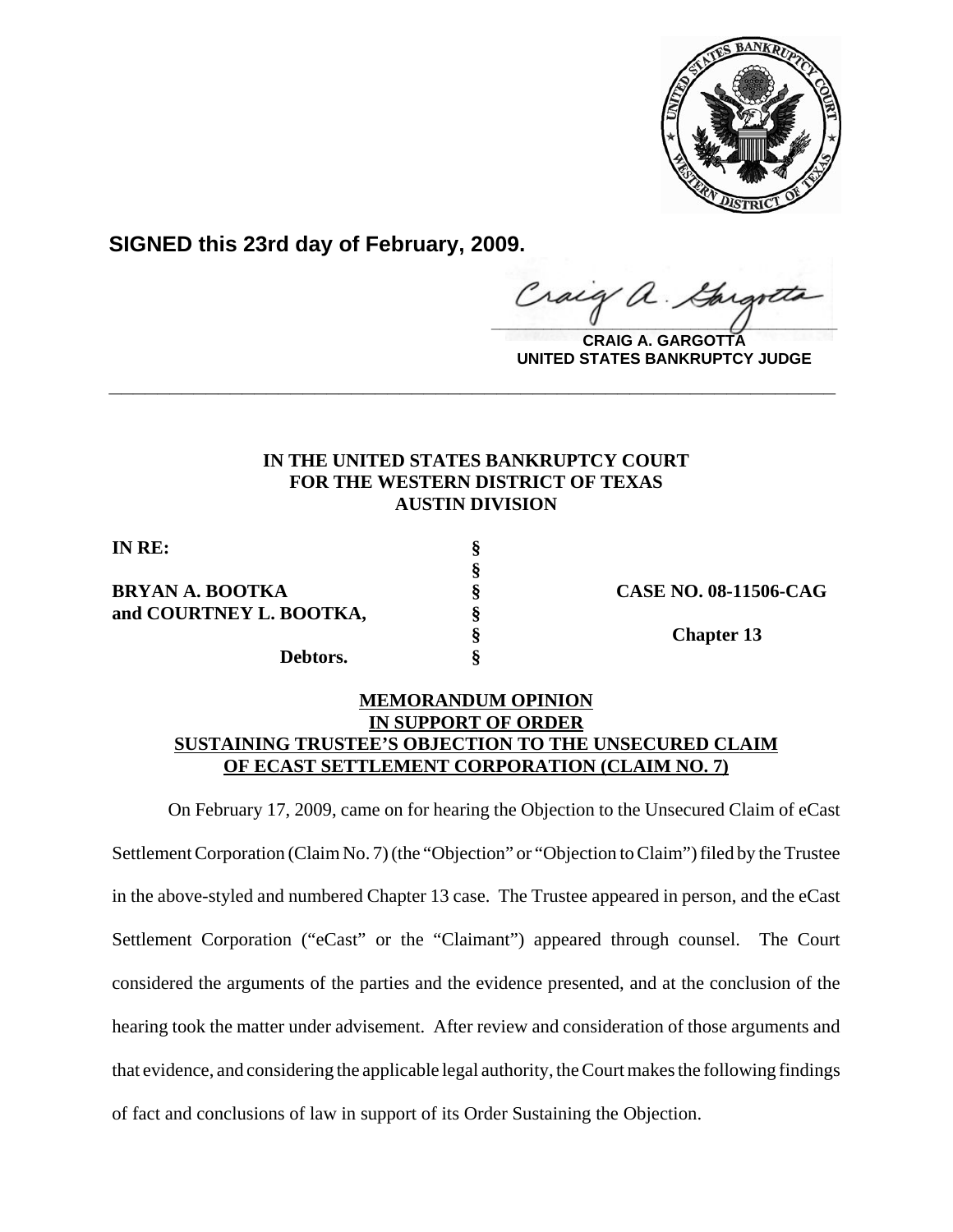The Trustee objected to the Claim on the basis that it appeared, from the attachment to the Claimant's original proof of claim, that collection on the claim is barred by the statute of limitations applicable under Texas law. Specifically, the claim (the "Claim") is based on a credit card account and the attachment to the proof of claim reflects a "Charge Off Date" of September 26, 2003, more than four years ago. Under Texas Civil Practice & Remedies Code § 16.004(c), the Trustee argues, a person must bring suit on an open account not later than four years after the day the cause of action accrues.

The Claimant responded that the Debtors' scheduling of the claim as "undisputed" on their Schedules of Liabilities filed in this case, judicially estops the Trustee from objecting to it. Claimant also argues that the account was in fact active during the four years preceding the filing of the bankruptcy case, so that it is not barred by the statute of limitations. Finally, eCast contends that the Trustee has failed to overcome the prima facie validity accorded to its proof of claim under Federal Rule of Bankruptcy Procedure 3001(f), and has not sustained her burden of proving the affirmative defense of limitations.

The Court is not persuaded that the Debtors' characterization of the claim on their Schedules should operate to estop the Trustee. In the recent case of *Kane v. Nat'l Union Fire Ins. Co.*, 535 F.3d 380 (5<sup>th</sup> Cir. 2008), the Court of Appeals outlined the basic principles of judicial estoppel:

"Judicial estoppel is a common law doctrine that prevents a party from assuming inconsistent positions in litigation." *In re Superior Crewboats, Inc.*, 374 F.3d [330, 334 (5<sup>th</sup> Cir. 2004),] (citing *Brandon v. Interfirst Corp.*, 858 F.2d 266,  $268$  ( $5<sup>th</sup>$  Cir. 1988)). "The purpose of the doctrine is to protect the integrity of the judicial process by preventing parties from playing fast and loose with the courts to suit the exigencies of self interest.'" *Id*. (quoting *In re Coastal Plains, Inc.*, 179 F.3d [197, 205 ( $5<sup>th</sup>$  Cir. 1999)]). As an equitable doctrine, "[g]enerally, judicial estoppel is invoked where 'intentional self-contradiction is being used as a means of obtaining unfair advantage in a forum provided for suitors seeking justice.'" *Id.* at 334-35 (quoting *Scarano v. Cent. R.R. Co.*, 203 F.2d 510, 513 (3<sup>d</sup> Cir. 1953)).

We have recognized three particular requirements that must be met in order for judicial estoppel to operate: "(1) the party is judicially estopped only if its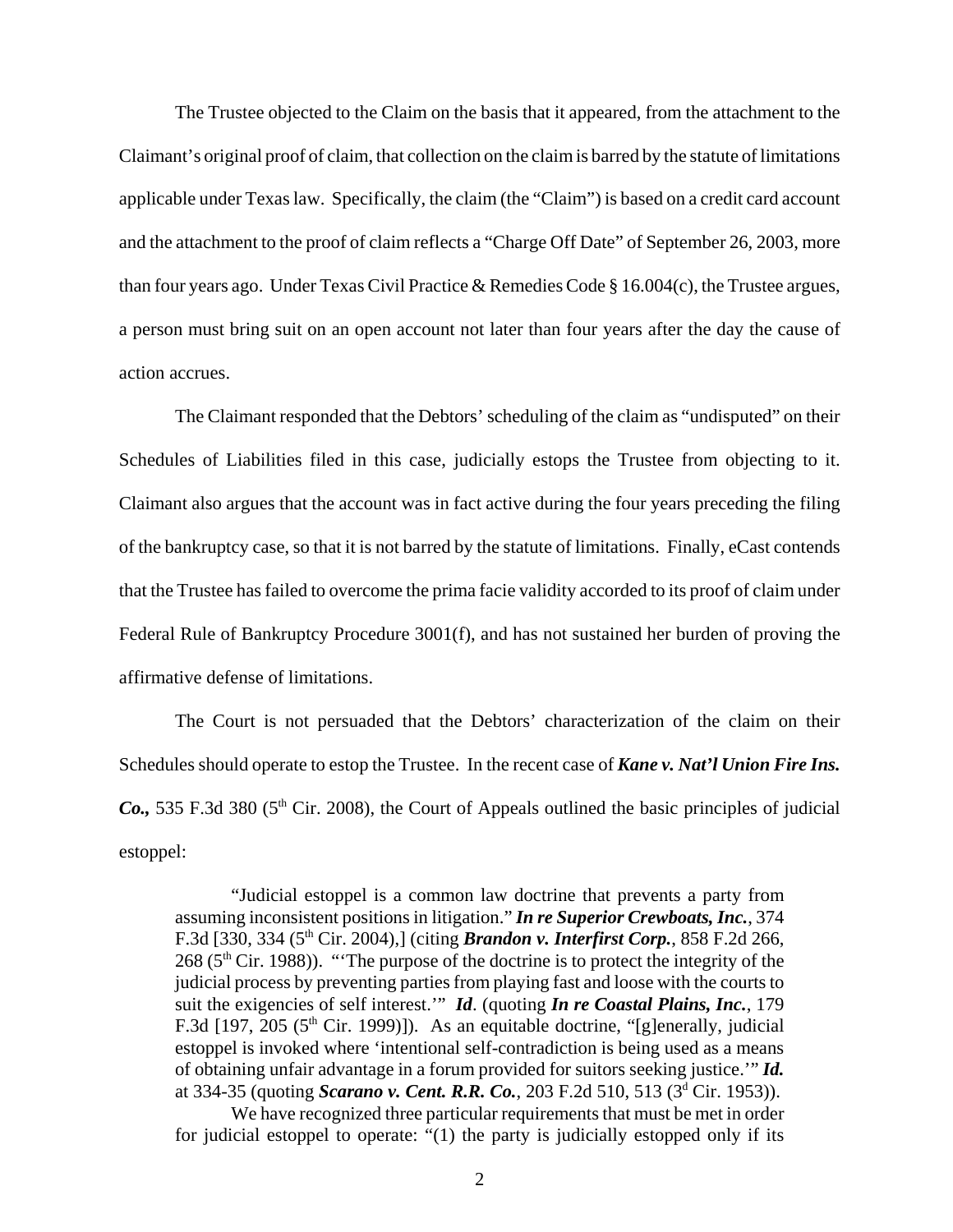position is clearly inconsistent with the previous one; (2) the court must have accepted the previous position; and (3) the non-disclosure must not have been inadvertent." *Id.* at 335 (citations omitted). In the context of judicial estoppel, "inadvertence" requires either that "the debtor . . . lacks knowledge of the undisclosed claim[ ] or has no motive for [its] concealment." *Id.* (emphasis in original). In this circuit, we have applied judicial estoppel to bar an unscheduled claim when others, the debtors or other insiders, would benefit to the detriment of creditors if the claim were permitted to proceed. *See id.*; *In re Coastal Plains, Inc.*, 179 F.3d 197.

*Kane*, 535 F.3d 380, 385-86 (5<sup>th</sup> Cir. 2008). In *Kane*, the Court held that judicial estoppel did not bar the Chapter 7 debtors' pre-petition action for personal injuries, even though they had failed to disclose the pending lawsuit in their bankruptcy schedules and that because their personal injury claim became an asset of the bankruptcy estate when they filed their petition, the trustee was the real party in interest in the lawsuit. In such circumstances, where it is not the debtors who would unfairly benefit from recovery on the claim, but rather the trustee on behalf of the debtors' creditors who would benefit, the Court held that the equitable doctrine of judicial estoppel does not apply. This Court finds that this case, where the Trustee is pursuing an action (the Objection to Claim) that would primarily if not solely benefit the creditors and not the Debtors, is controlled by the Court's holding in *Kane* and that, therefore, the Trustee is not estopped from pursuing her Objection.

The Court also finds that the Trustee has satisfied her burden of proof on the Objection to Claim. "Upon the filing of an objection, the [objecting party] must produce evidence tending to defeat the claim that is of a probative force equal to that of the creditor's proof of claim." *In re Simmons*, 765 F.2d 547, 552 (5<sup>th</sup> Cir. 1985) (*dicta*). Claimant's proof of claim on its face presents evidence that the claim is time-barred sufficient to rebut Rule 3001(f)'s presumption that the claim is valid and enforceable. *See generally, In re Circle J Dairy, Inc.*, 112 B.R. 297, 299 (W.D. Ark. 1989) (A proof of claim may itself be used as evidence to dispute claim's validity, where the proof of claim is insufficient on its face.). The Court therefore finds that the Trustee has sustained her burden of proof.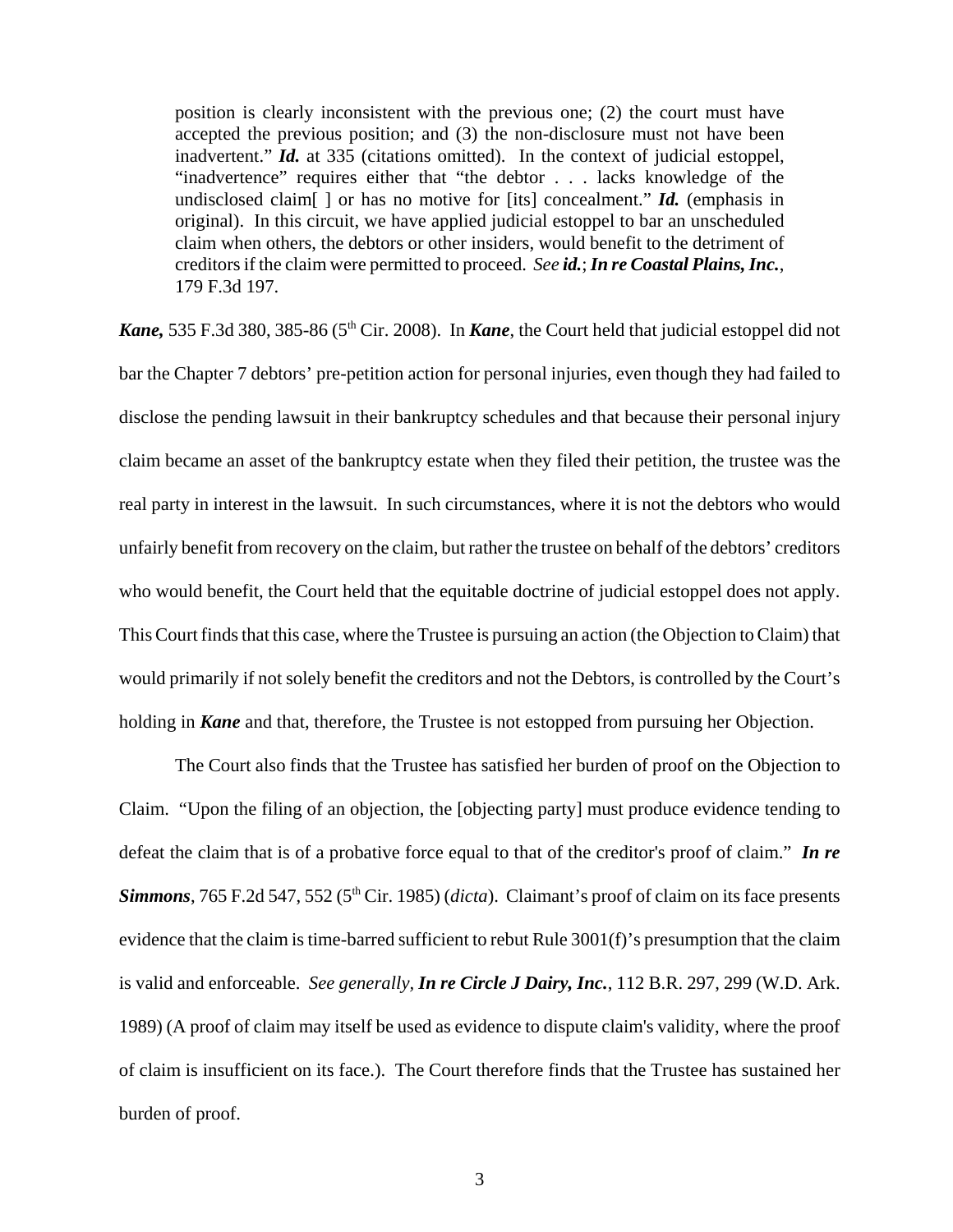Once the objecting party presents sufficient evidence to overcome the claim's prima facie validity, the burden shifts to the party asserting the claim who must establish the validity of its claim by a preponderance of the evidence. *See generally, In re O'Connor*, 153 F.3d 258, 260 (5th Cir. 1998). ECast presented in support of the enforceability of its claim the Amended Proof of Claim that it filed five days before the hearing. Attached to it is the Declaration of an officer of Bank of America (FIA Card Services) ("BOA"), which is the predecessor in interest to eCast with respect to the Claim. Attached to that Declaration is a copy of a June 2008 statement of the account. That statement reflects a payment of \$6,213.52 posted on January 18, 2008. The bank officer's affidavit testimony states that "at the time the Account was being handled by a collection agency, a payment was made on the Account in the amount of \$6,213.52. The payment was forwarded to BOA and applied to the account on January 18, 2008."

Neither the account statement nor the Declaration identify the date on which the payment was actually made, or the source of the payment. Rather, they are evidence only that a payment, from some unspecified source, was collected by an unspecified third party at some unspecified time, and forwarded to BOA–again, at some unspecified time–which finally posted the payment to the account on January 18, 2008. The Court finds that such evidence is insufficient to show that the Debtors made a payment on the account as late as January of 2008. Moreover, even if the payment had been shown to have been made by the Debtors, on a date within the four years prior to the bankruptcy filing, under Texas law it would still be barred by limitations.

There is no dispute that the Claim is based on an open account as defined under Texas law. "An open account exists where parties have conducted past and current dealings in a financial account; it remains open as long as the parties expect to conduct future dealings in the account." *Facility Ins. Corp. v. Employers Ins. of Wausau, 357 F.3d 508, 513 (5<sup>th</sup> Cir. 2004), citing Livingston Ford Mercury, Inc. v. Haley*, 997 S.W.2d 425, 427 (Tex. App.–Beaumont 1999, no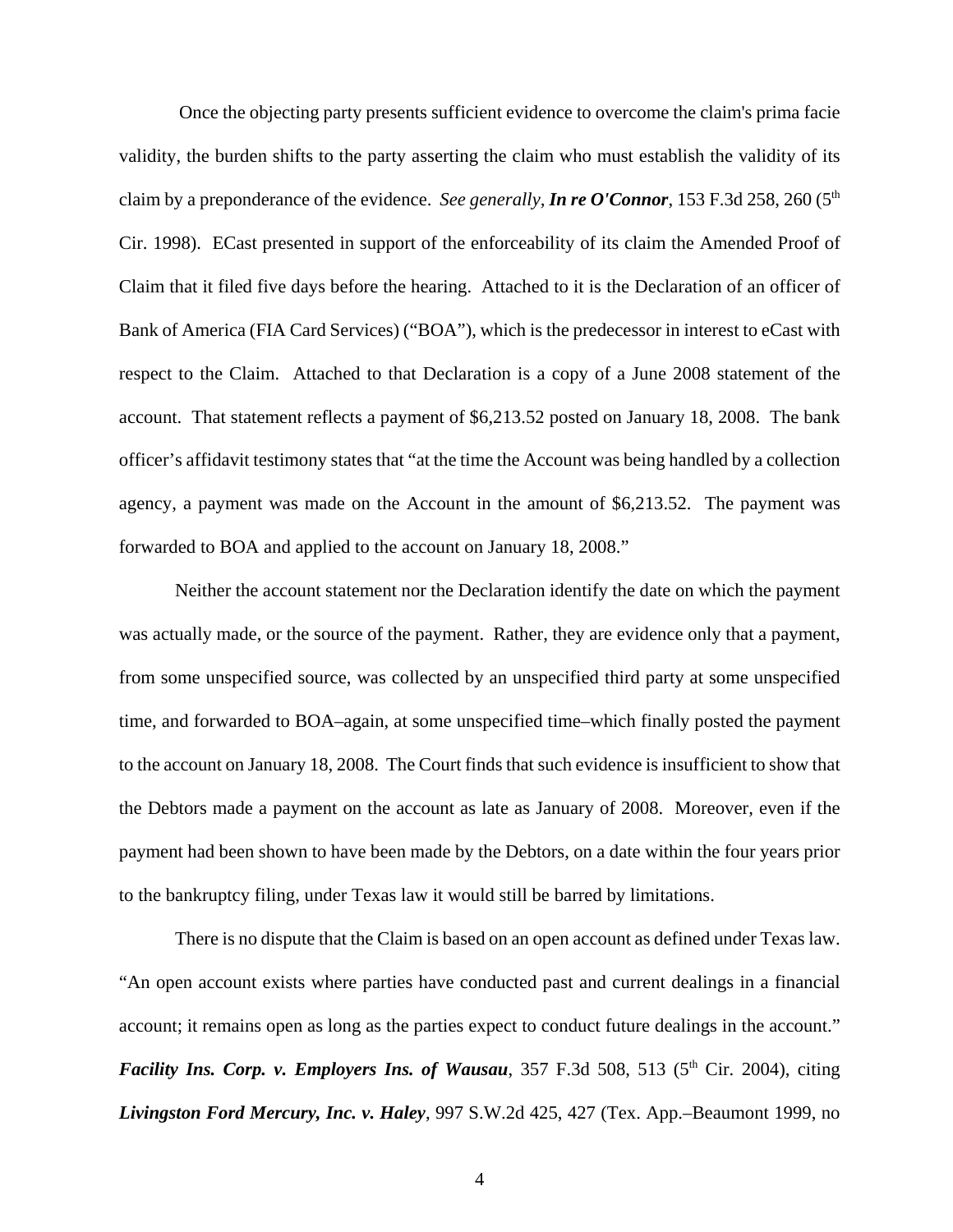writ). Texas Civil Practice and Remedies Code § 16.004(c) provides:

A person . . . must bring an action on an open or stated account . . . not later than four years after the day that the cause of action accrues. For purposes of this subsection, the cause of action accrues on the day that the dealings in which the parties were interested together cease.

"Thus, the limitations period for a suit concerning a transaction on an open account does not begin running until the account is closed." *Facility Ins. Corp., supra at* 513; *see also Sunshine Traders* of El Paso, Inc. v. Dolgencorp, Inc., 219 Fed. Appx. 375, 377 (5<sup>th</sup> Cir. 2007) ("An account is open 'when there have been running or current dealings between the parties, and the account is kept open with the expectation of further dealings.'"), quoting *Livingston Ford Mercury, Inc. v. Haley*, 997 S.W.2d 425, 427 (Tex. App.–Beaumont 1999, no writ).

Given the admission in the attachment to the original Proof of Claim that the account was charged off on September 26, 2003, the Court finds that that was the date that the account was closed and the parties no longer "expect[ed] to conduct future dealings in the account." Thus the four-year statute of limitations began to run on September 26, 2003.

The alleged payment in January of 2008 was therefore made after the statute had run. Whether that payment is sufficient to revive the Claim, or bar a limitations defense, or create a new debt<sup>1</sup> is governed by § 16.065 of the Texas Civil Practices and Remedies Code, which provides:

An acknowledgment of the justness of a claim that appears to be barred by limitations is not admissible in evidence to defeat the law of limitations if made after the time that the claim is due unless the acknowledgment is in writing and is signed by the party to be charged.

Merely making a payment on a debt barred by limitations does not satisfy § 16.065. *See Mandola*

<sup>1</sup> Acknowledgment under § 16.065 creates a new debt. *E.g., Siegel v. McGavock Drilling Co.*, 530 S.W.2d 894, 896 (Tex. Civ. App.–Amarillo 1975, writ ref'd, n.r.e.) (noting that when "more than four years have intervened between the time the debt was due and the date the suit was filed, the bar of limitation is complete and the cause of action on the original debt is gone; but the old debt, even if barred by limitation, is consideration to support a cause of action brought within four years on the new promise to pay the debt embraced in a written acknowledgment of its justness.").